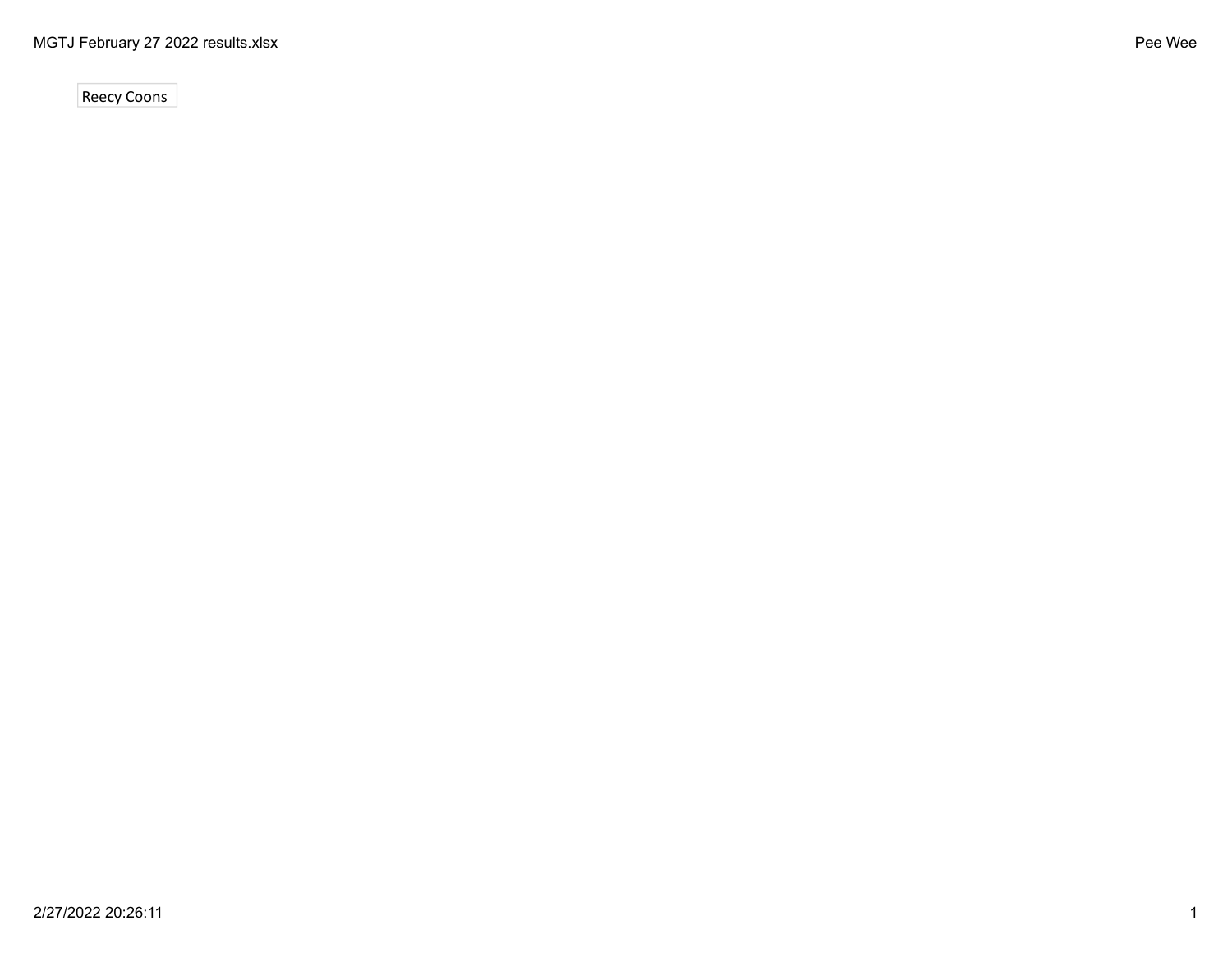| Amy Stevens Watters  |                           | 15.531 1d 1 |    | \$200.00 |
|----------------------|---------------------------|-------------|----|----------|
| Bobbi Jo Roebuck     | My Mystifying Storm       | 16.246 2d 1 |    | \$172.00 |
| Bobbi Jo Roebuck     | Perks Disco Bug           | 16.475      |    |          |
| Reba Wise            | Cash                      | 16.667 3d 1 | 25 | \$114.00 |
| Erika Soller         | <b>Breezi</b>             | 16.719      | 20 |          |
| Allie Hobbs          | Dazzle                    | 16.816      | 15 |          |
| Michele Hayes        | Skippers Speedy Zippo     | 16.999      | 10 |          |
| Lexi Parks           | Samson                    | 17.016      | 5  |          |
| Sadie Tayler         | Fly                       | 17.167      |    |          |
| McLayne Roebuck      | WallaWallaBingBang        | 17.278      |    |          |
| Jacquelynn Naatjes   | <b>Illuminated Change</b> | 17.475      |    |          |
| Bobbi Jo Roebuck     | My Magnificent Story      | 17.756 4d 1 |    | \$86.00  |
| <b>Rhonda Morris</b> | <b>Ric</b>                | 17.767      |    |          |
| Allyson Christ       | Harley                    | 17.853      |    |          |
| Kathy Dickason       | Andy                      | 17.936      | 25 |          |
| Reba Wise            | Pearl                     | 18.236      | 20 |          |
| Cheri Cobb           | Pearl                     | 19.96       |    |          |
| Bailynn Blizzard     | Doc                       | 21.473      | 15 |          |
| Samantha Anderson    | Milo                      | 21.81       |    |          |
|                      |                           |             |    |          |
| Bailynn Blizzard     | Cor                       | $\Omega$    |    |          |
| Kathy Dickason       | Smoke                     | 0           |    |          |
| Krystal Cobb         | Rosetta                   | 0           |    |          |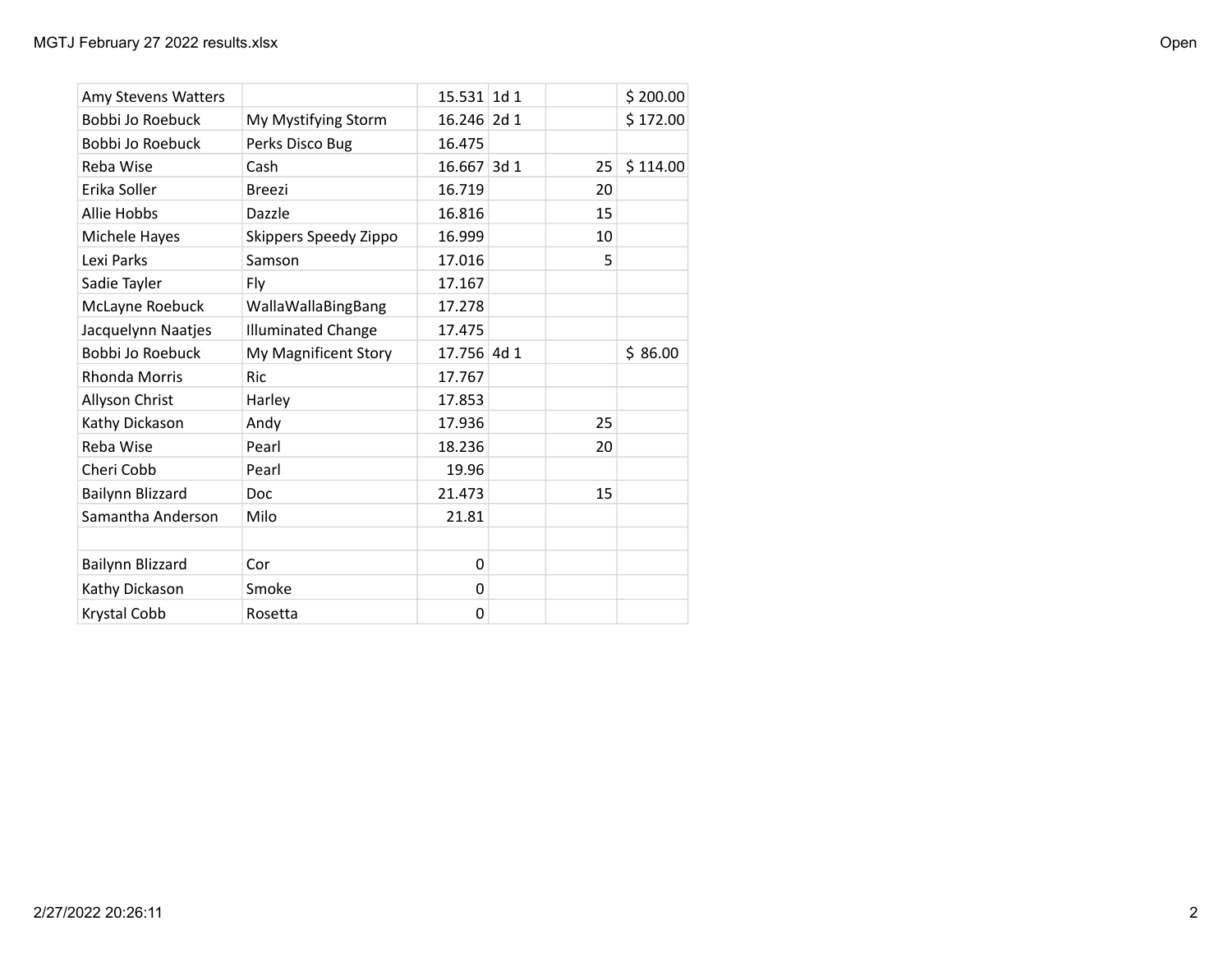|                  | McLayne Roebuck   WallaWallaBingBang |        | 17.278 \$52.50 |
|------------------|--------------------------------------|--------|----------------|
| Bailynn Blizzard | Doc.                                 | 21.473 |                |
|                  |                                      |        |                |
| Bailynn Blizzard | Cor                                  |        |                |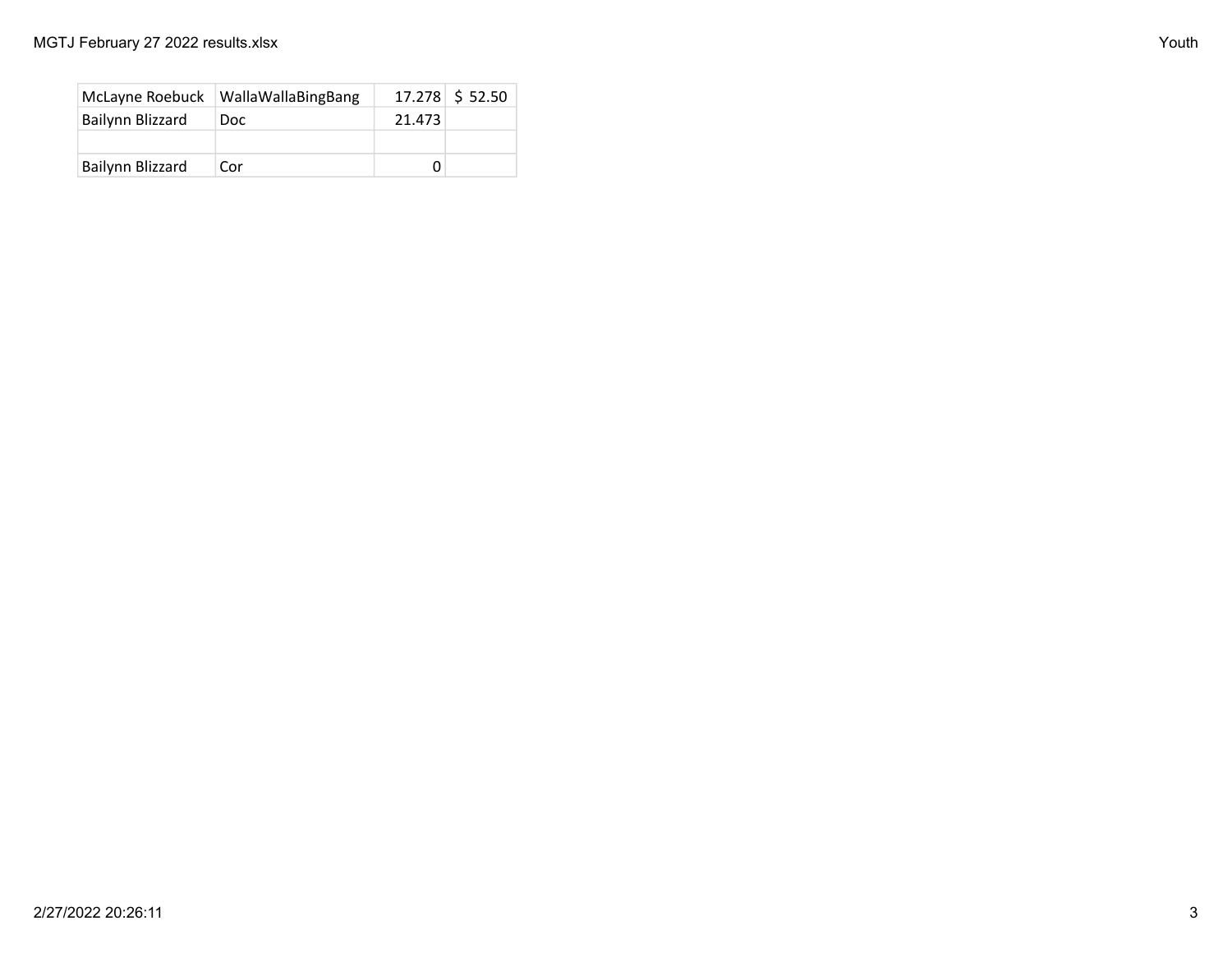| Jacquelynn Naatjes   Illuminated Change |          | 17.475 \$32.00 |
|-----------------------------------------|----------|----------------|
| Kathy Dickason                          | ∣Smoke i |                |